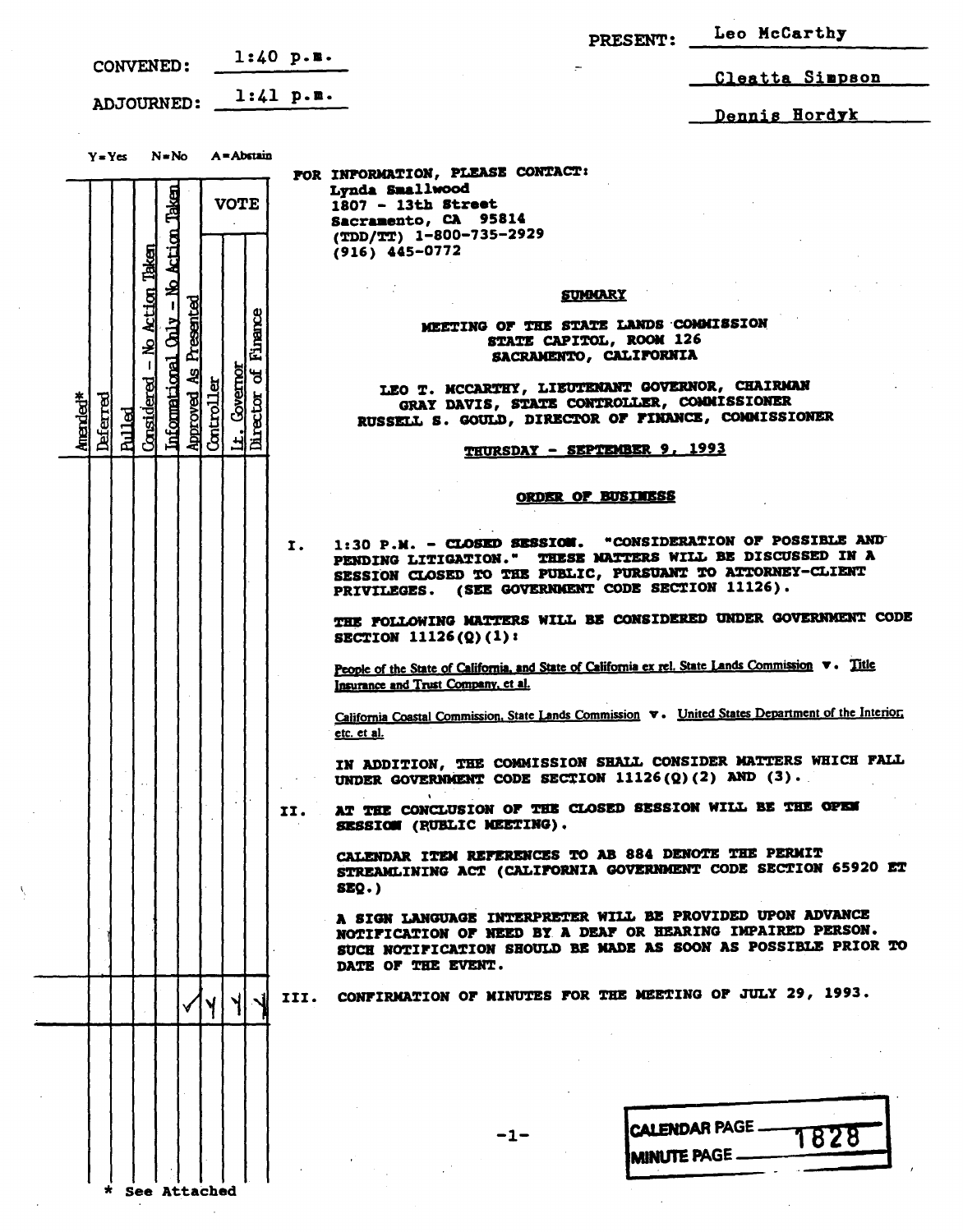|          | Y = Yes  |               |                             | N = No                               |                              | A = ADSI3IR       |              |                     |                                                                                                                                                                                                                                                                                      |
|----------|----------|---------------|-----------------------------|--------------------------------------|------------------------------|-------------------|--------------|---------------------|--------------------------------------------------------------------------------------------------------------------------------------------------------------------------------------------------------------------------------------------------------------------------------------|
|          |          |               |                             |                                      |                              | <b>VOTE</b>       |              |                     |                                                                                                                                                                                                                                                                                      |
| Amended* | Deferred | <b>Pulled</b> | $Considered - No. Acti on.$ | Informational Chly - No Action Taken | <b>Approved As Presented</b> | <u>Controller</u> | Lt. Governor | Director of Finance |                                                                                                                                                                                                                                                                                      |
|          |          |               |                             |                                      |                              |                   |              |                     | <b>ANYONE</b><br>WISHING<br>2<br>STATE<br><b>THEIR NAME</b>                                                                                                                                                                                                                          |
|          |          |               |                             |                                      |                              |                   |              |                     | IV.<br><b>CONSENT (</b><br><b>TO</b><br><b>NOI</b><br>BE                                                                                                                                                                                                                             |
|          |          |               |                             |                                      |                              | ۱ļ                |              |                     | <b>CO1</b><br>A)<br><b>JEROMI</b><br><b>TESENE;</b><br><b>I</b><br>KADO; E)<br><b>AND KATH</b><br><b>ASSOCIAT</b><br>AND DOROT<br>Recreatio<br><b>Huntingto</b><br><b>Solano</b><br>$\frac{C_0}{S_0}$<br>$(5)$ in<br>C1<br><b>Madera</b><br><b>Solano</b> Co<br>WP 4784,<br>W 24962) |
|          |          |               |                             |                                      |                              |                   |              |                     | <b>co2</b><br>JERRY<br>POI<br>Review/Co<br>County.                                                                                                                                                                                                                                   |
|          |          |               |                             |                                      |                              |                   |              |                     | CO3<br>KAPA SANT<br>existing<br>$Lense - I$<br>County,<br>cast iron                                                                                                                                                                                                                  |
|          |          |               |                             |                                      |                              |                   |              |                     | <b>CO4</b><br><b>TKLE-VUE</b><br>General 1<br>River, Na<br>$(2)$ exist<br>WP 4847)                                                                                                                                                                                                   |
|          |          |               |                             |                                      |                              |                   |              |                     |                                                                                                                                                                                                                                                                                      |
|          |          |               | Saa .                       |                                      | Attached                     |                   |              |                     |                                                                                                                                                                                                                                                                                      |

YONE WISHING TO ADDRESS AN ITEM ON THE AGENDA MAY COME FORWARD AND **ATE THEIR NAME FOR THE RECORD.** 

CONSENT CALENDAR CO1 - C45. THE FOLLOWING ITEMS ARE CONSIDERED TO BE NON-CONTROVERSIAL.

A) JEROME F. LINDSAY, SR. AND AMBER J. LINDSAY; B) RICHARD W.<br>TESENE; C) RAYMOND AND JOANN WALKER; D) EDWIN M. AND JEAN A. KADO; E) POSTER AND LOIS E. KING; F) AUDREY PHILLIPS; G) MEL KADU; E) FUSIEK AND LOIS E. KING; F) AUDREI FAILLLIPS;<br>1900 Tamby A. Fitte ind wings atanomy. T) Can ban bat 1 AND KATHY G. ZIKES AND MANZA GLADDEN; H) SAN PAN BAY HOMEOWNERS ASSOCIATION; I) CHRISTOPHER AND NANCY D. LANZAFAME; HUBERT C. AND DOROTHY E. RAY (LESSEES): CONSIGET approval of ten (10)<br>Decreational Dier Dermits: one (1) in Midway Channel Recreational Pier Permits: One (1) in Midway<br>Rustington Rechaus, Owence Countri and (1) Huntington Harbour, Orange County; one (1) in Montezuma Slough, (5) in Sacramento River, Sacramento County; one (1) in Corte Madera Creek, Marin County; and one (1) in Spoonbill Slough, Solano County. (Burks, D. Jones, Maricle; WP 3248, WP 4781, WP 4784, WP 4783, WP 4867, WP 4738, WP 6100, WP 6324, PRC 4032<br>W 34463\ /R 5, S, R, A7+ S 3, A, A, 35, 37\ W 24962) (A 5, 6, 8, 67; \$ 3, 4, 6, 35, 37)

JERRY POWER (LESSEE) : Consider approval of one Rent Review/Continuation in the San Joaquin River,<br>Sannie – (D. Joaque BBS 2262) (1 17. S.E.) County. (D. Jones; PRC 2363) (A 17; S 5)

MAPA SAMITATION DISTRICT (APPLICANT): Consider termination of<br>existing lease PRC 378, and consider application for General Lease - Public Agency Use, for land located in Napa River, Napa County, for continued use and maintenance of a 24-inch diameter County, for continued use and maintenance of a 24-inch diameter of a 24-inch diameter of a 24-inch diameter of cast iron sewage force main. (Burks; WP 378) (A

CO4 TELE-VUE SYSTEMS, INC. (APPLICANT) : Consider application for General Lease - Right-of-Way Use, for land located in Napa River, Napa County, for continued use and maintenance of two (2) existing overhead television transmission cables. (Burks; WP 4847) (A 7; \$ 2)

-2-

See Attached CALENDAR PAGE MINUTE PAGE  $-$  1829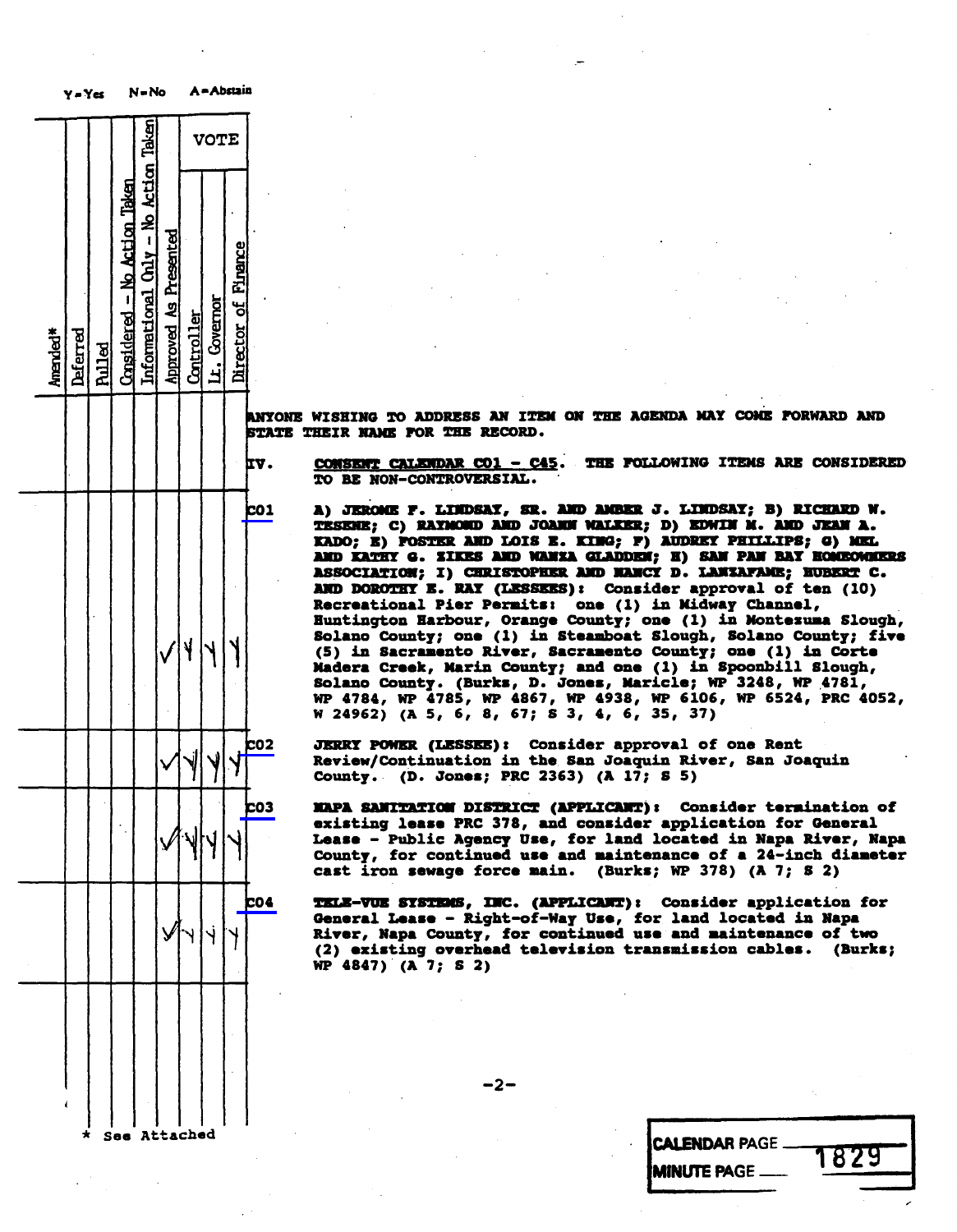

cos CALIFORNIA DEPARTMENT OF TRANSPORTATION (APPLICANT) ; SANTA of Right-of-Entry PRC 7541, and application for General Permit - Public Agency Use, unsegregated swamp and overflowed and sovereign lands, Highway 237, Guadalupe River crossing, Alviso<br>District, San Jose, Santa Clara County, for highway purposes District, San Dose, Santa Clara County, 200 magnet<br>mureuset to Section 101:5 of the Streets and High pursuant to Section 101.5 of the Streets and T<br>(Burke: MD 7541) (1 29: 8 10) (Burks; WP 7541) (A 29; \$ 10)

CO6 CITY OF NAPA (APPLICANT) : Consider application for a 25-year in Napa River located at John F. Kennedy Park, City of Napa, Napa County, for proposed placement of rock riprap and a 48-inch water outfall with slide/flap gate to promote wildlife 48-inch water outfall with slide/flap gate to provide with season of provide with substitution of the problem of the provide wildlife substitution of the provide wildlife substitution of the provide wildlife substitution o enhancement. (Burks; W 25027) (A 7;

CO7 THACHER THRELKELD, JOHN HANDLIN THRELKELD, JR. (PERMITTEE):<br>Consider application for a lease quitclaim deed and termination of a five-year General Permit - Recreational Use, for submerged  $\frac{1}{\frac{1}{\sqrt{2}}}$  or a five-year General Permit - Recreational Use, for submerged in the Tahoe near Kings Beach, Placer County. land located in Lake Tahoe near Kings Beach, Place  $(9.802404)$  PRC 4204)  $(4)$ 

CO8 ROBERT M. HOFFMAN, JOANNE HOFFMAN, H.P. PARKS AND L.M. PARKS PAUL D. STANLEY AND MAROLYM J. STANLEY (ASSIGNOR); BRUCE W. OLSOM AND MOLLY J. OLSOM (ASSIGNEE): Consider application for two assignments of a 15-year General - Permit Recreational Use, for submerged land located in Lake Tahoe at Cedar Flat, Placer County, for maintenance of an existing pier utilized for County, for maintenance of an existed<br>recreational boating. (G. Gordon: W recreational boating. (a. extudi, w 24875) w 24876) (w

C09 DOWNER LAKE VISTA HOMEOWNERS ASSOCIATION (APPLICANT) : Consider for submerged land located in Donner Lake near Truckee, Nevada for submerged land located in Donner Lake near Trucker<br>
multiple use recreational boating. (G. Gordon; ) multiple use recreational boating. (C. Gordon; )<br>S 1) s 1)

| <b><i>CALENDAR PAGE</i></b> |      |
|-----------------------------|------|
| <b>IMINUTE PAGE.</b>        | 1830 |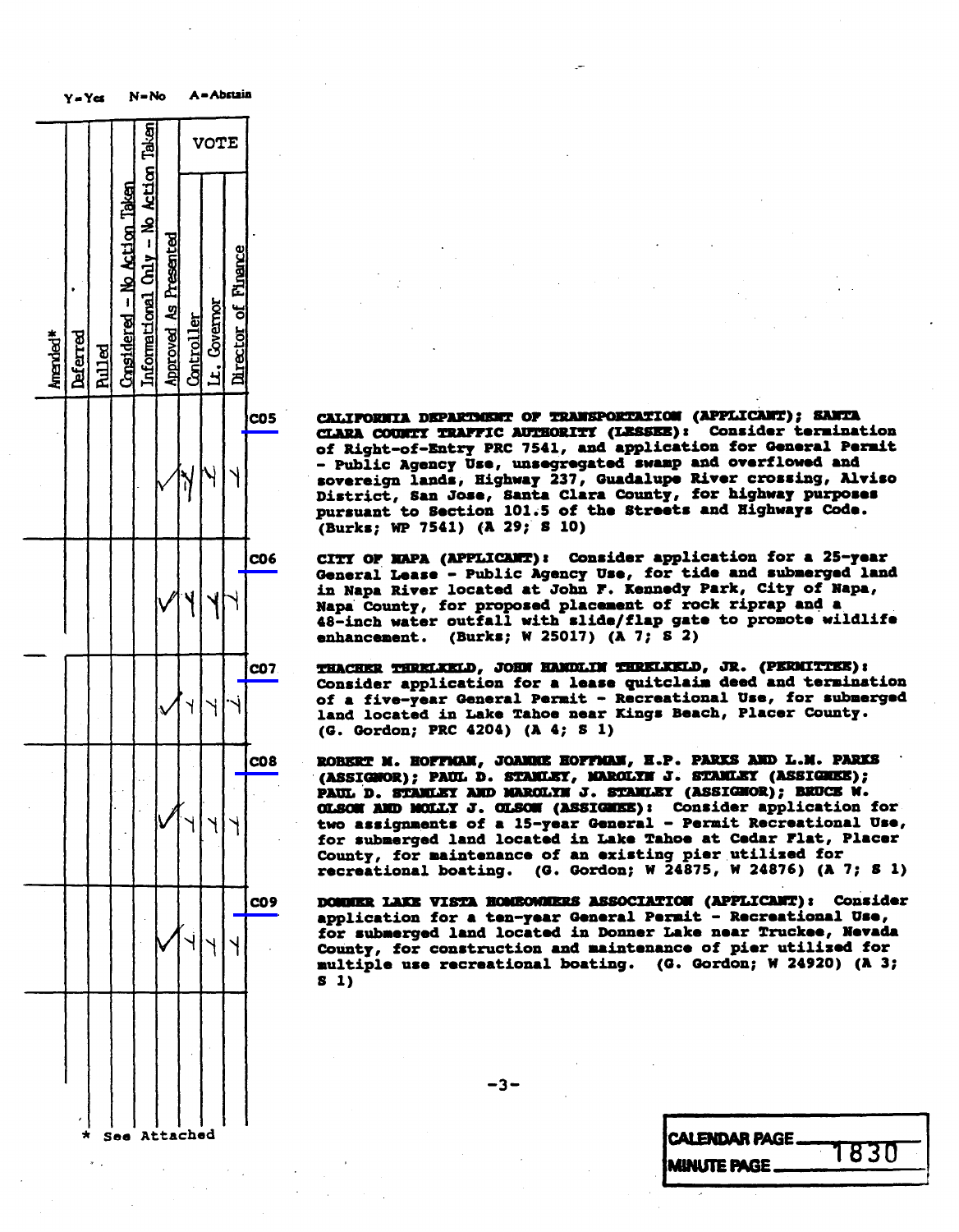|          | Y=Yes    |               |                              | $N = No$                             |                              |             | A = Abstain             |                          |            |                                                                                                                |  |
|----------|----------|---------------|------------------------------|--------------------------------------|------------------------------|-------------|-------------------------|--------------------------|------------|----------------------------------------------------------------------------------------------------------------|--|
|          |          |               |                              |                                      |                              | <b>VOTE</b> |                         |                          |            |                                                                                                                |  |
| Amended* | Deferred | <b>Rulled</b> | Considered - No Action Taken | Informational Cnly - No Action Taken | <b>Approved As Presented</b> | Controller  | Lt. Covernor            | Director of Finance      |            |                                                                                                                |  |
|          |          |               |                              |                                      |                              |             |                         |                          | <b>C10</b> | <b>LARRY AM</b><br>Consider<br>operatio<br>Vehicle<br>Island,                                                  |  |
|          |          |               |                              |                                      |                              |             |                         |                          | <b>C11</b> | <b>CALIFORN</b><br>applicat.<br><b>Use, for</b><br>widening<br>(A 26;<br>S                                     |  |
|          |          |               |                              |                                      |                              |             |                         |                          | <b>C12</b> | <b>PACIFIC</b><br>applicat<br><b>General</b><br><b>Merced R</b><br>existing<br>pipeline<br>widening<br>(Jones; |  |
|          |          |               |                              |                                      |                              | Kj          | $\overline{\mathsf{V}}$ | $\overline{\phantom{0}}$ | C13        | CITY<br>ОF<br>three-ye<br><b>loc</b><br>land<br>County,<br>nforcem                                             |  |
|          |          |               |                              |                                      |                              |             |                         |                          | C14        | <b>RICHARD</b><br>applicat<br>subnerge<br><b>El Dorad</b><br>extensio<br>boatlift<br>mooring                   |  |
|          |          |               |                              |                                      |                              |             |                         |                          |            |                                                                                                                |  |
|          |          |               |                              |                                      |                              |             |                         |                          |            |                                                                                                                |  |

LARRY AND NOVA NEUNER (LESSEES) DBA: WINDMILL COVE MARINA:<br>Consider application for General Lease - Commercial Use, for operation and maintenance of an existing Marina, Recreational Vehicle Park and Access Road, San Joaquin River at Vulcan Vehicle Park and Access Road, San Joaquin County. (Grimmett: PRC 2  $I_{\text{S}}$  and  $I_{\text{S}}$  and  $I_{\text{S}}$   $I_{\text{S}}$   $I_{\text{S}}$   $I_{\text{S}}$   $I_{\text{S}}$   $I_{\text{S}}$   $I_{\text{S}}$   $I_{\text{S}}$   $I_{\text{S}}$   $I_{\text{S}}$   $I_{\text{S}}$   $I_{\text{S}}$   $I_{\text{S}}$   $I_{\text{S}}$   $I_{\text{S}}$   $I_{\text{S}}$   $I_{\text{S}}$   $I_{\text{S}}$   $I_{\text{S}}$   $I_{$ 

CALIFORNIA DEPARTMENT OF TRANSPORTATION (LESSEE): Consider<br>application for issuance of a General Lease - Public Agency application for issuance of the Merced River, Merced County, Use, for submerged land in the Merced River, Merced County, Merced County, Merced County, Merced County, Merced County, Merced County, Marced County, Marced Coun (A 26; 8 12, 14)

> PACIFIC GAS AND ELECTRIC COMPANY (LESSOR): Consider application for Amendment No. 13 to Master Lease PRC 5438, General Lease - Right-of-Way Use, for submerged land in the Merced River, Merced County, to replace and relocate an existing 6" natural gas pipeline with a 12" natural gas pipeline at a new site 100 feet westerly in connection with the widening of the CalTrans Highway 99 Bridge near Livingston. widening of the California Highway 99 Bridge near<br>(Jones: W 24935) (A 26: S 12, 14)  $(0.0065, 0.255)$  (A 27)  $\frac{1}{2}$

CITY OF NOVATO (APPLICANT): Consider application for a three-year General Lease - Public Agency Use, for State-owned land located at the Hamilton Air Field, City of Novato, Marin County, for continued use and maintenance of an existing law County, for continued use and maintenance of an existing response of an existing response of  $\sim$  6: enforcement firms range. (Jones) we first, (n

RICHARD C. SOLARI AND MARY C. SOLARI (APPLICANTS): Consider<br>application for a five-year Recreational Pier Permit, for submerged land located in the bed of Lake Tahoe at Meeks Bay, El Dorado County, for the reconstruction, relocation and extension of an existing pier, installation of a low-level boatlift and the continued use and maintenance of two existing boatlift and the continued use and maintenance of two existing  $m$ ooring buoys. (J. Ludiow; PRC 7416) (1: 4

See Attached CALENDAR PAGE **MINUTE PAGE**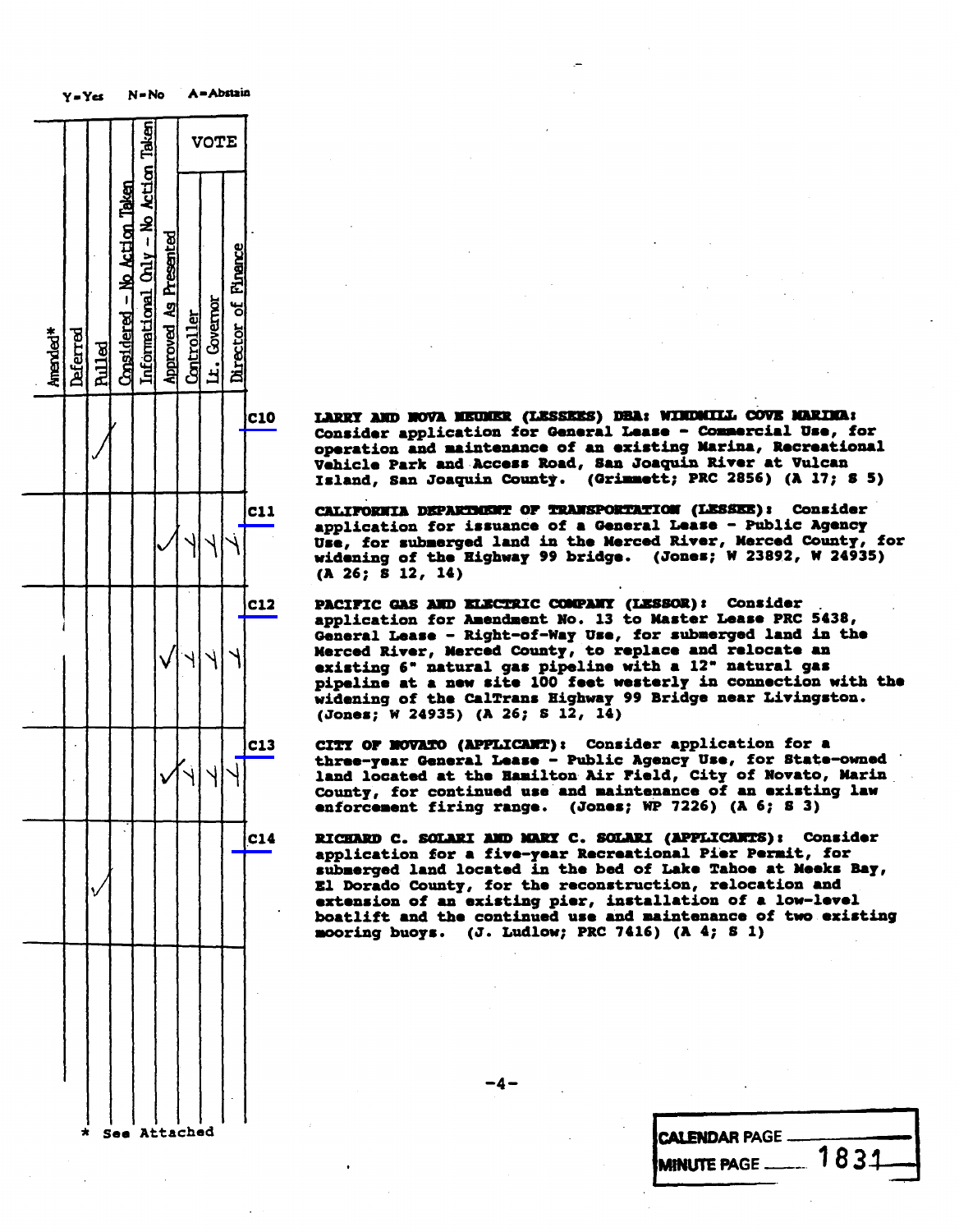|                                                                                                                                                           |            | A = Abstain         |              |            |                              | $N - No$                             |                              |               | $Y = Y$ es |          |  |
|-----------------------------------------------------------------------------------------------------------------------------------------------------------|------------|---------------------|--------------|------------|------------------------------|--------------------------------------|------------------------------|---------------|------------|----------|--|
|                                                                                                                                                           |            | <b>VOTE</b>         |              |            |                              |                                      |                              |               |            |          |  |
|                                                                                                                                                           |            | Director of Finance | Lt. Covernor | Controller | <b>Approved As Presented</b> | Informational Only - No Action Taken | Considered - No Action Taken | <b>Pulled</b> | Deferred   | Amended* |  |
| <b>ROBERT</b><br>Consider<br>for subs<br>Sunnysid<br>pier, in<br>retentic<br>pier,<br>(A, 4)<br>s                                                         | <b>C15</b> |                     |              |            |                              |                                      |                              |               |            |          |  |
| KISSIO<br><b>xchange</b><br>reclaime<br><b>Mission</b><br>Statutes<br>W <sub>23944</sub> )                                                                | C16        |                     |              |            |                              |                                      |                              |               |            |          |  |
| <b>DEPARTICE</b><br><b>AGENT FO</b><br>(PURCHAS<br><b>School</b><br>I<br>ź<br>patent<br>(easemen<br><b>Sout</b><br>the<br>corr<br>way<br>Project.<br>817) | <b>C17</b> |                     |              |            |                              |                                      |                              |               |            |          |  |
| <b>ARNEL DE</b><br>highest<br>land in<br><b>High bid</b>                                                                                                  | C18        |                     |              |            |                              |                                      |                              |               |            |          |  |
| <b>THOMAS 2</b><br>ten-year<br><b>located</b><br>grazing.                                                                                                 | C19        |                     |              |            |                              |                                      |                              |               |            |          |  |
| <b>DOM CAMP</b><br>to purch<br><b>Imperial</b><br>High bid                                                                                                | <b>C20</b> |                     | y            |            |                              |                                      |                              |               |            |          |  |
|                                                                                                                                                           |            |                     |              |            |                              |                                      |                              |               |            |          |  |

ROBERT J. FEIBUSCH AND CHRISTINE L. FEIBUSCH (APPLICANT):<br>Consider application for a five-year Recreational Pier Permit, for submerged land located in the bed of Lake Tahoe near Sunnyside, Placer County, for reconstruction of a rock crib pier, including the addition of a low-level boatlift, and pier, including the admitted of a low-level<br>retention of two existing mooring buoys. retention of two existing mooring buoys. (J. Ludsow;  $(A \ 4: \ 8 \ 1)$ (A 4; 8 1)

MISSION BAY DEVELOPMENT AREA (PARTY): Approval of land<br>exchange and trust termination regarding certain filled and reclaimed tide and submerged lands in and adjacent to the Mission Bay Development Area in San Francisco, pursuant to mission bay bevelopment Alte in San Francisco<br>- Chatutes of 1991, Chanter 1143, as amended. Statutes of 1991, Chapter 1143, as amended. (Plum)<br>Diagnose of 1991, Chapter 1143, as amended. (Plum W 23944) (A 13; 8 3)

DEPARTMENT OF WATER AND POWER IN THE CITY OF LOS ANGELES, AS<br>AGENT FOR THE SOUTHERN CALIFORNIA PUBLIC POWER AUTHORITY (PURCHASER): Consider, as both State Lands Commission and School Land Bank Trustee, sale and subsequent issuance of a patent for five (5) parcels (fee) and three (3) parcels (easement) totalling 45.47 acres in San Bernardino County to the Southern California Public Power Authority for a right of way corridor. The corridor will service the Mead Adelanto way corridor. The corridor will service the Mead Adelanto Project. Purchase Price: \$49,300. (Reese; SA 37)<br>8 17) 8 17)

ARNEL DEVELOPMENT COMPANY (PURCHASER): Consider accepting the<br>highest bid to purchase approximately 234 acres of State school land in Kern County, and issue a patent to the highest bidder. land in Kern County, and issue a patent to the highest bidder.  $H_{24}$  bid: \$795,240. (Reese; SA 5709) (A 33

THOMAS AND KAREN HESSLER (LESSEES): Approve application for a ten-year General Lease - Grazing Use, for State school land located NE of Ettersburg, Humboldt County; for livestock located NE of Ecoupolity; Humboldt County; for lives grassag. (Reese) M. este)

DOM CAMPBELL (PURCHASER): Consider accepting the highest bid<br>to purchase approximately 626 acres of State school land in Imperial County, and issue a patent to the highest bidder. High bid: \$164,000. (Reese; W 23256) (A 80; S 37)

-5-

| * See Attached | <b>CALENDAR PAGE </b><br>$\overline{1}$ |
|----------------|-----------------------------------------|
|                | DJ Z<br><b>MINUTE PAGE</b>              |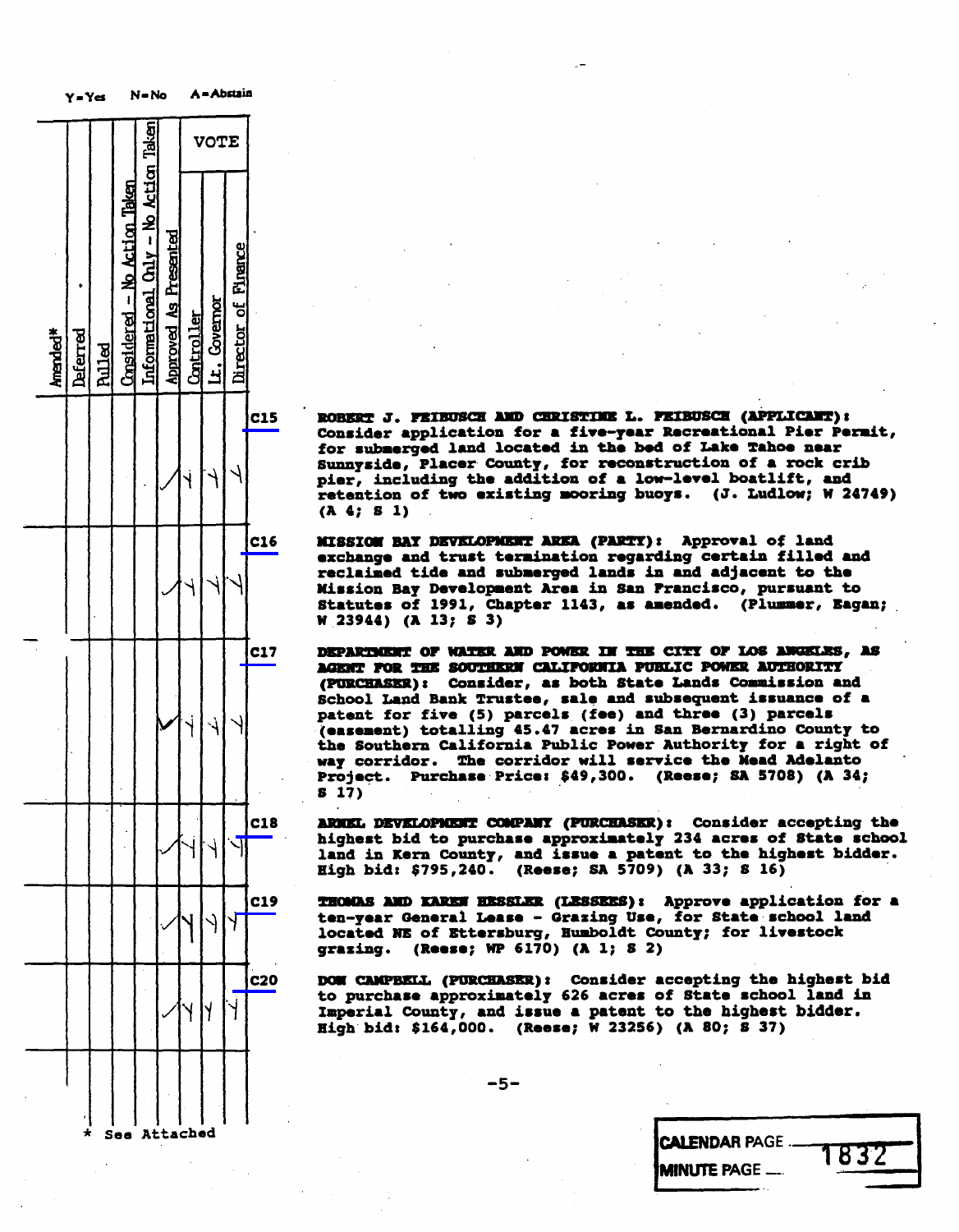|                      | Y=Yes    |        |                               | $N - No$                             |                              | A = Abstain |              |                     |                 |  |                                             |                                                                                                                   |         |  |
|----------------------|----------|--------|-------------------------------|--------------------------------------|------------------------------|-------------|--------------|---------------------|-----------------|--|---------------------------------------------|-------------------------------------------------------------------------------------------------------------------|---------|--|
|                      |          |        |                               |                                      |                              | <b>VOTE</b> |              |                     |                 |  |                                             |                                                                                                                   |         |  |
| Amended <sup>*</sup> | Deferred | hilled | Considered - No. Action Taken | Informational Chiy - No Action Taken | <b>Approved As Presented</b> | Controller  | Lt. Covernor | Director of Finance |                 |  |                                             |                                                                                                                   |         |  |
|                      |          |        |                               |                                      |                              |             |              |                     | <b>C21</b>      |  | STATE<br>S                                  | office<br><b>OF PARKS</b><br>Consider<br>(MOA) be<br><b>General</b><br>(DPR).<br><b>Scaroni</b><br>Chapter<br>15) |         |  |
|                      |          |        |                               |                                      |                              |             |              |                     | <b>C22</b>      |  | A)<br>D)<br>TKRRY<br>B)<br>L.<br>STATE<br>W | 72 VII<br>HENRY<br>BARRY<br><b>KUPP L</b><br><b>COASTAL</b><br><b>(INTERES</b><br>lateral<br>Pacific<br>24665)    | œ<br>LX |  |
|                      |          |        |                               |                                      |                              |             |              |                     |                 |  |                                             | material<br>Creek, n<br>Disposal                                                                                  |         |  |
|                      |          |        |                               |                                      |                              |             |              |                     | c24             |  |                                             | <b>UNOCAL C</b><br>material<br>Point, C<br>Carquine                                                               |         |  |
|                      |          |        |                               |                                      |                              |             |              |                     | C <sub>25</sub> |  |                                             | CITY OF<br>existing<br>granted<br>deepenin<br>depositi<br>WP 6986)                                                |         |  |
|                      |          |        |                               |                                      |                              |             |              |                     |                 |  |                                             |                                                                                                                   |         |  |

STATE LANDS COMMISSION, AND DEPARTMENT OF GENERAL SERVICES,<br>OFFICE OF REAL ESTATE AND DESIGN SERVICES (PARTIES); DEPARTMENT OF PARKS AND RECREATION ACQUISITION SECTION (PURCHASER) : Consider approval and execution of a Memorandum of Agreement (MOA) between State Lands Commission (SLC), Department of General Services (DGS), and Department of Parks and Recreation  $(DPR)$ . The MOA is a sales/purchase agreement that transfers (DIR) . The NOA is a sales/purchase agreement to the Noah is a stranger than the transfer Scaroni Ranch, Santa Cruz County, from SDC to Dir.<br>Chapter 973/73 and Chapter 279/24 - (Deese: W 207 Chapter 973/73 and Chapter 879/84. (Reese; W s 15)

A) FRANK G. WELLS; B) HAROLD D. BERKOWITZ; C) JOHN A. DAVIS;<br>D) HENRY MANCINI, HENRY MANCINI TRUST; E) PEG YORKIN TRUST, c/o TERRY CRAYS; F) STEVEN B. JACOBY; G) EUGENE MONKARSH, ET AL.; E) BARRY GROSS, GROSS ENTERPRISES; F) ROBERT DAILT; H) LAWRENCE L. KUPPIN, MSW WORLD ENTERTAINMENT; I) AMDREW BEATH (PARTIES); STATE LANDS COMMISSION (PARTI ACCEPTING EASEMENTS); CALIFORNIA COASTAL CONSERVANCY AND CALIFORNIA COASTAL COMMISSION (INTERESTED PARTIES): Consider acceptance of dedication of lateral public access easements to properties located along the lateral public access exsements to properties . Pacific Ocean in Malibu, Los Angeles County. (Sleditor County)<br>Subsidient (Sledd, Pelko  $W$  24665) (A 44; S 22)

COUNTY OF MARIN (APPLICANT): Consider application to dredge material from granted mineral reservation lands in Gallinas<br>Creek, near San Rafael, with disposal at the North Cell Upland Creek, near San Rafael, with disposal at the No<br>Disposal Cita Narin County, (J. Cmith: ND 476 Disposal Site, Marin County. (J. Smith; WP 4741) (A 6; 8 3)

UNOCAL CORPORATION (APPLICANT): Consider application to dredge material from tide and submerged lands in San Pablo Bay, Davis Point, Contra Costa County. Material to be disposed of at Carquinez Site SF-9. (J. Smith; WP 4975) (A 11; S 7)

CITY OF OCEANSIDE (APPLICANT): Consider application to amend<br>existing dredging permit to increase area and volume from granted mineral reservation lands to accommodate widening and deepening of entrance channel, Oceanside Harbor, with deposition on public beach area, San Diego County. (J. Smith; WP 6986) (A 73; \$ 37, 38)

-6-

| $\star$ | See Attached | <b>CALENDAR PAGE</b><br><b>IMINUTE PAGE</b><br>- 1 |
|---------|--------------|----------------------------------------------------|
|         |              |                                                    |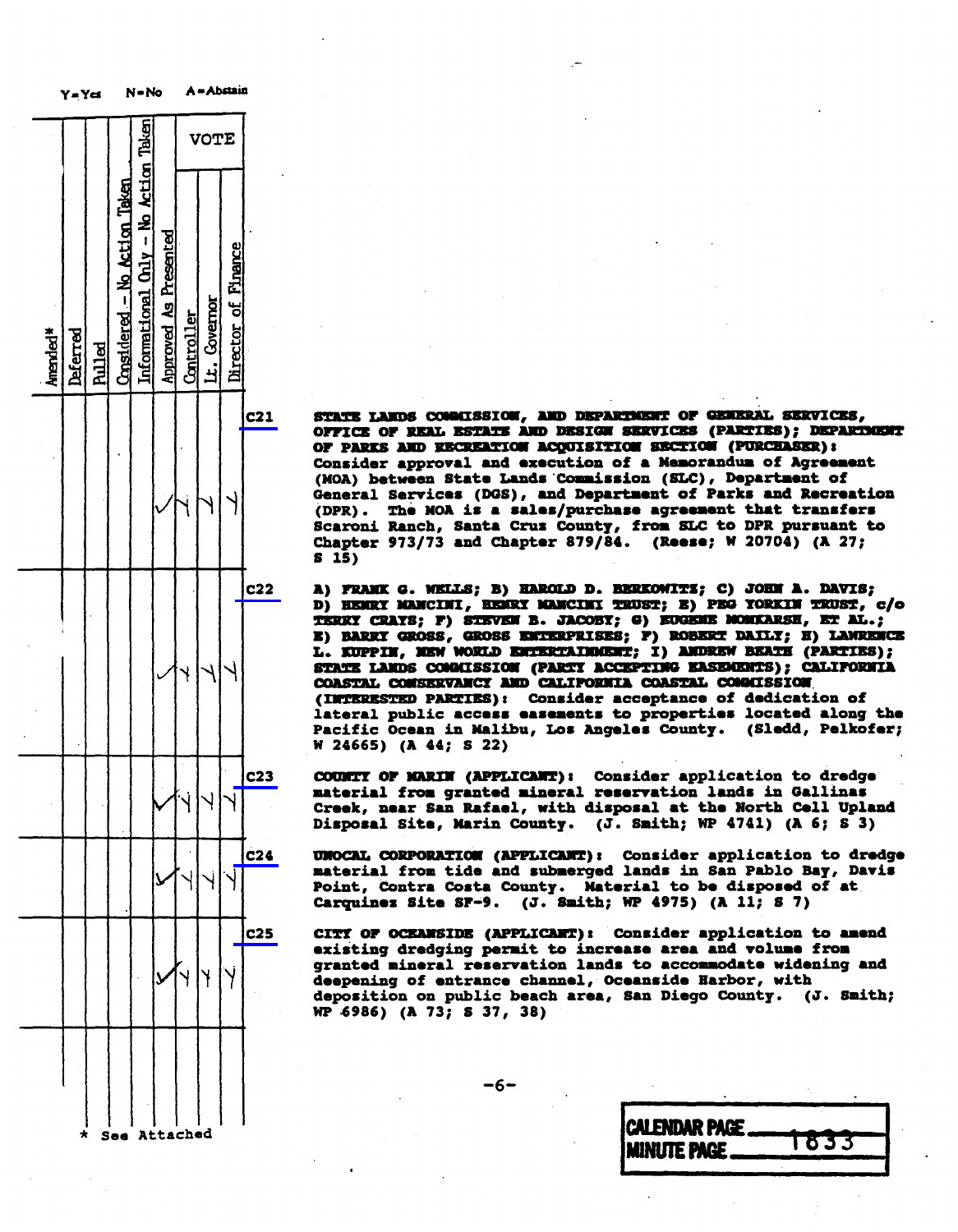|                                                                                       |                 |                          | A = Abstain  |            |                       | $N - No$                             |                              | Y=Yes  |          |          |
|---------------------------------------------------------------------------------------|-----------------|--------------------------|--------------|------------|-----------------------|--------------------------------------|------------------------------|--------|----------|----------|
|                                                                                       |                 | <b>VOTE</b>              |              |            |                       |                                      |                              |        |          |          |
|                                                                                       |                 | Director of Finance      | Lt. Covernor | Controller | Approved As Presented | Informational Only - No Action Taken | Considered - No Action Taken | hilled | Deferred | Amended* |
| ¢<br><b>SONON</b><br>to dredg<br>create<br>Park Mar<br>$\mathbf{1}$<br>upland         | C <sub>26</sub> |                          |              |            |                       |                                      |                              |        |          |          |
| <b>WATERFRO</b><br>applicat<br>Greenbra<br>County.<br>$s - 10$ ,<br>⊺S                | <b>C27</b>      |                          |              |            |                       |                                      |                              |        |          |          |
| STATE LA<br>infested<br><b>State Bo</b><br>Infestat<br>of the<br><b>g</b><br>(D. Mill | C28             |                          |              |            |                       |                                      |                              |        |          |          |
| STATE LA<br>Cities<br>W 4848)                                                         | C <sub>29</sub> | $\overline{\mathcal{A}}$ | Ŋ            |            |                       |                                      |                              |        |          |          |
| ₩<br>43OI.<br>extensio<br>mineral:<br>gravel c<br>PRC 7642                            | CJU             |                          |              |            |                       |                                      |                              |        |          |          |
| <b>MAHAMA</b><br>negotiat<br>in Snodg<br>$(A \tB; S)$                                 | C31             |                          |              |            |                       |                                      |                              |        |          |          |
| AMERADA<br>negotiat<br>in Whish<br>(A 17; 8)                                          | <b>C32</b>      |                          |              |            |                       |                                      |                              |        |          |          |
|                                                                                       |                 |                          |              |            |                       |                                      |                              |        |          |          |
|                                                                                       |                 |                          |              | Attached   |                       |                                      | Saa                          |        | *        |          |

SONOMA COUNTY REGIONAL PARKS (APPLICANT): Consider application<br>to dredge material from State tidelands as part of a project to create a five-acre salt marsh with tidal gate to enhance Doran Park Marsh, Sonoma County. Material to be disposed of at  $P_{\text{min}}$   $P_{\text{max}}$   $P_{\text{max}}$   $P_{\text{max}}$   $P_{\text{max}}$   $P_{\text{max}}$   $P_{\text{max}}$   $P_{\text{max}}$   $P_{\text{max}}$   $P_{\text{max}}$   $P_{\text{max}}$   $P_{\text{max}}$   $P_{\text{max}}$   $P_{\text{max}}$   $P_{\text{max}}$   $P_{\text{max}}$   $P_{\text{max}}$   $P_{\text{max}}$   $P_{\text{max}}$   $P_{\text{max}}$   $P_{\text{max}}$   $P_{\text{max}}$   $u$ pland landfill. (J. Smith; W 24978

WATERFRONT PROPERTY OWNERS CORP. (APPLICANT): Consider<br>application to dredge material from State sovereign lands at application to dredge material from State Sovere<br>Greenhrae Marina, Corte Madera Creek, City of La Greenbras Marina, Corte Madera Creek, Creenbergur, County. Material to be disposed of at approved dis County. Material to be disposed of at approved the approximate of at approximate of at approximate of a site o  $S_{\text{S}}$   $\sim$   $10, 841$  Pablo Bay. (J. Smith; W 25001) ("

STATE LANDS COMMISSION: Authorize staff to salvage insect<br>infested timber from State school lands in Lassen County. The State Board of Forestry determined that the area is a "Zone of Infestation" and removal of infested timber is required. Costs<br>of the salvage project will be offset by revenue received. of the salvage project will be offset by -<br>(D. Millar, Palkofar: W 22922) (A 3: S 1)  $(\nu)$ . Miller, Pelkoler, W 22/22) (

STATE LANDS COMMISSION (APPLICANT): Approve subventions to<br>Cities and Counties for 1992/93 Fiscal Year. (Gonzalez, Brown; cities and Counties for 1992/93 Fiscal Text: (Confidently De-<br>W 4848) (A 35. 36. 57. 58. 69: S 18. 19. 37)  $W$  4048) (A 35, 50, 61, 60, 67, 57, 5

VICEROY GOLD CORPORATION (APPLICANT): Approve a one-year<br>extension of a Mineral Prospecting Permit for prospecting minerals other than oil, gas, geothermal resources, sand and minerals ounce then only gas, geotherman resources. gravel on State school lands, San Bernardino County. (Kruger; PRC 7642) (A 61; 8 25)

MAHAMA & WEAGANT ENERGY COMPANY (PROPOSED LESSEE): Approve a negotiated subsurface (no surface use) State oil and gas lease negotiated subturface (no subturf use) State<br>State on State of County, (N in Sacrylass Slough, Sacramento County. (Nitore (A 8; 8 4)

AMERADA HESS CORPORATION (PROPOSED LESSEE): Approve a negotiated subsurface (no surface use) State oil and gas lease negotiated subsurface (no surface use) State of ylyly in Whiskey Slough, San Joaquin County. (Nitsche; W 40697) (A 17; \$ 5)

\* See Attached CALENDAR PAGE 1834

-7-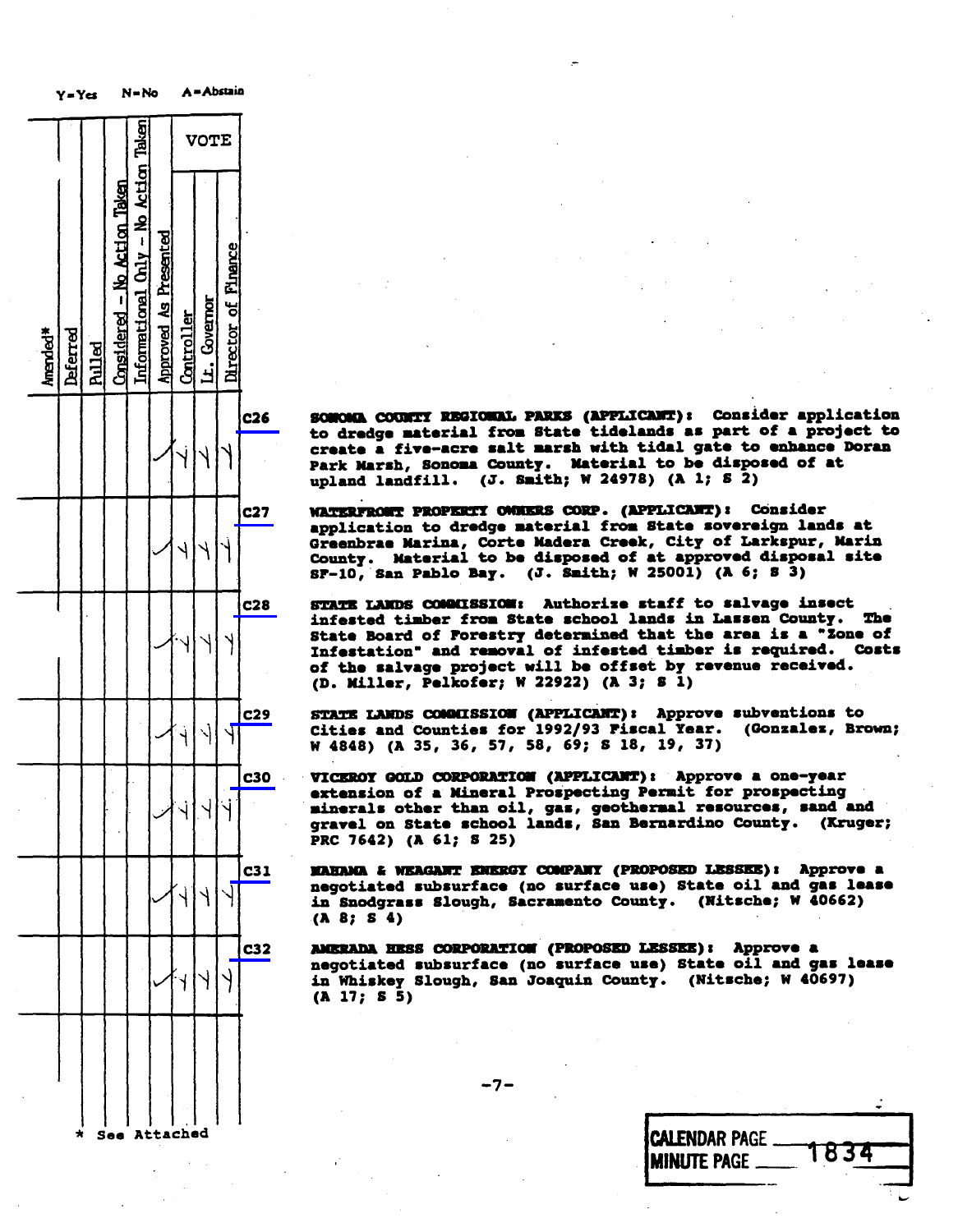|          | Y = Yes  |               |                              | N = No                               |                              | л.          |              | سعادهم ا            |            |                                                                 |               |
|----------|----------|---------------|------------------------------|--------------------------------------|------------------------------|-------------|--------------|---------------------|------------|-----------------------------------------------------------------|---------------|
|          |          |               |                              |                                      |                              | <b>VOTE</b> |              |                     |            |                                                                 |               |
| Amended* | Deferred | <b>Rulled</b> | Considered - No Action Taken | Informational Chly - No Action Taken | <b>Approved As Presented</b> | Controller  | Lt. Covernor | Director of Pinance |            |                                                                 |               |
|          |          |               |                              |                                      |                              |             |              |                     | <b>C33</b> | SIERRI<br><b>CONPANY</b><br>$(195$ acr<br>Contra                | subsurfa<br>C |
|          |          |               |                              |                                      |                              |             |              |                     | C34        | <b>PELAGOS</b><br>Geophysi<br>lands un<br>(Nitsche              | statewid      |
|          |          |               |                              |                                      |                              |             |              |                     | <b>C35</b> | <b>SAIC/SEA</b><br>Geophysi<br>statewid<br>lands un<br>(Nitsche |               |
|          |          |               |                              |                                      |                              |             |              |                     | C36        | xcs<br>Geophysi<br>statewid<br>lands un<br>(Nitsche             | <b>INTE</b>   |
|          |          |               |                              |                                      |                              |             |              |                     | C37        | <b>JOHN E.</b><br>Exclusiv<br>surveys<br>submerge<br>Commissi   |               |
|          |          |               |                              |                                      |                              |             |              |                     | C38        | <b>SCIERTII</b><br>Geophysi<br>statewid<br><b>lands</b> ur      | (Nitsche      |
|          |          |               |                              |                                      |                              |             |              |                     | <b>C39</b> | <b>UNION 01</b><br>Exclusiv<br>surveys<br>submerge<br>Commissi  |               |
|          |          |               |                              |                                      |                              |             |              |                     |            |                                                                 |               |

SIERRA ENERGY COMPANY (ASSIGNOR); TRI-VALLEY OIL AND GAS<br>COMPANY (ASSIGNEE): Approve the assignment of negotiated subsurface (no surface use) State oil and gas lease PRC 7657, (195 acres under False River, Serpent Slough and Short Slough),  $\frac{1}{5}$  contra Costa County. (Nitsche; PRC 7657) (A 10; S 7) Contra Costa County. (Nitsche; PRC 7657) (A 10; 8 7)

PELAGOS CORPORATION (APPLICANT): Approve a Non-Exclusive<br>Geophysical Survey Permit to conduct geophysical surveys statewide using low energy equipment on tide and submerged lands under the jurisdiction of the State Lands Commission. lands under the jurisdiction of the State Lands<br>(Nitecha: W 6005.46) (A & S Statewide)  $\sum_{i=1}^{n}$ 

SAIC/SEA OPERATIONS (APPLICANT): Approve a Non-Exclusive<br>Geophysical Survey Permit to conduct geophysical surveys statewide using low energy equipment on tide and submerged lands under the jurisdiction of the State Lands Commission. lands under the jurisdiction of the State Lands<br>(Nitsche: W 6005.47) (A & S Statewide) (Nitschef  $\mu$  weight) (a  $\alpha$  subtle

NCS INTERNATIONAL, INC. (APPLICANT): Approve a Non-Exclusive<br>Geophysical Survey Permit to conduct geophysical surveys statewide using low energy equipment on tide and submerged lands under the jurisdiction of the State Lands Commission. lands under the jurisdiction of the State Lands<br>(Nitsche: W 6005.48) (A & S Statewide)  $(m_{\text{reco}}/m_{\text{reco}})$  weights  $(m_{\text{reco}}/m_{\text{reco}})$ 

JOHN E. CHANCE & ASSOCIATES (APPLICANT): Approve a Non-<br>Exclusive Geophysical Survey Permit to conduct geophysical surveys statewide using low energy equipment on tide and submerged lands under the jurisdiction of the State Lands Commission. . (Nitsche; W 6005.49) (A & S Statewide)

SCIENTIFIC SERVICES (APPLICANT): Approve a Non-Exclusive<br>Geophysical Survey Permit to conduct geophysical surveys Geophysical Survey Permit to conduct geophysical states and state using low energy equipment on the submerged and submerged and submerged and submerged and submerged lands under the jurisdiction of the State Lands Commission.  $\binom{m}{k}$  (and  $\binom{m}{k}$  we fix the state wide)

UNION OIL COMPANY OF CALIFORNIA (APPLICANT): Approve a Non-<br>Exclusive Geophysical Survey Permit to conduct geophysical surveys statewide using low energy equipment on tide and submerged lands under the jurisdiction of the State Lands submission. (Nitsche: W 6005.51) (A & S Stat  $\sum_{i=1}^{n}$ 

-8-

| See Attached | <b>CALENDAR PAGE</b><br><b>IMINUTE PAGE</b> | <b>835</b> |
|--------------|---------------------------------------------|------------|